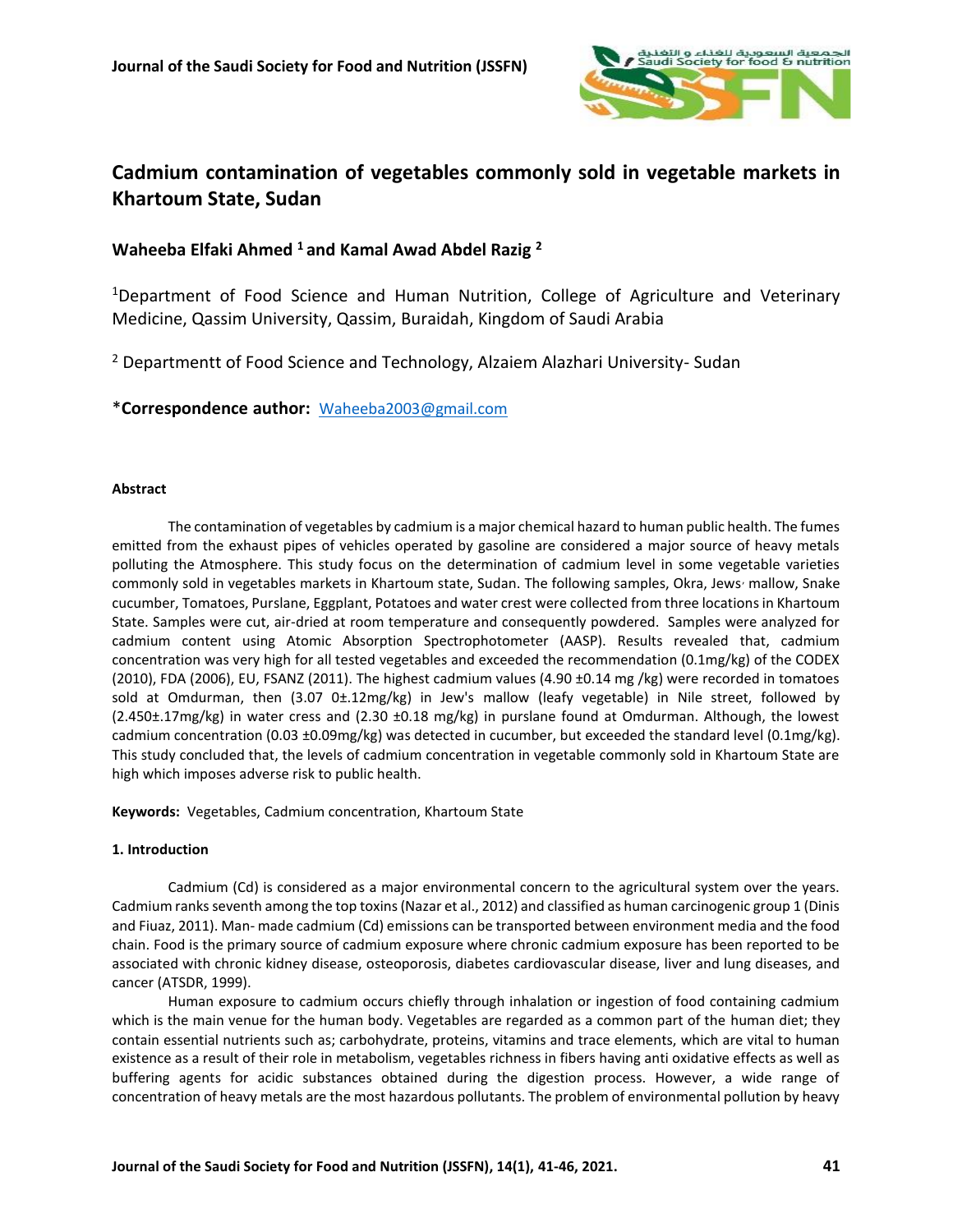# **Cadmium contamination of vegetables**

metals has attracted much attention in recent years. Automobiles using gasoline as fuel are a major source of heavy metals in the atmosphere. Heavy metals, being non-degradable, become an integral part of the habitats after been released into the environment (Elhouri, 2016). Lead and cadmium are the major metals pollutants of the environments are released from burning fuel where vehicular exhaust accounts for more than 50% of the total pollution (Sharma and Prasad, 2010). This study investigated the contamination of vegetables with cadmium element in three arrears of Khartoum state, Omdurman, shops in the main street and the Nile street.

# **2. Materials and methods**

# *2.1. Collection of samples*

All vegetables samples were collected from three different locations in Khartoum state (Omdurman, shops in the main street, and the Nile Street). The gathered samples represent eight varieties of vegetables (Tomatoes, Watercress, Purslane, Jew's mallow, Eggplant, Snake cucumber, Okra and Potatoes).

# *2.2. Preparation of samples*

At first, samples were cut and air-dried for at room temperature, then ground to powder, packed in polyethylene bags, and then stored at room temperature.

# **2.3. Determination of Cadmium**

Analysis of samples were done by Atomic Absorption Spectrophotometer (AAS) (Perkin Elemer, 1994).

# *2.4. Statistical Analysis*

Data were analyzed as complete randomized design with three replicates using Statistical Analysis system program SAS (1997). Means were separated using Duncan's Multiple Range Test and the differences were accepted at P ≤ 0.5

### **3. Results and discussion**

Cadmium is one of the most toxic heavy metal elements in the environment due to its high mobility and toxicity (Ye et al., 2003) and its susceptibility to transport across the food chain (Hiroyuki et al., 2002). It is found in soil, air, and water, especially in congested areas with factories, and wide use of fertilizers containing cadmium. Pesticides are one of the main sources of cadmium contamination, as well (Wu et al., 2004).

### *3.1. The concentration of Cadmium in some vegetables sold in Omdurman*

The cadmium concentration in some samples of vegetables is shown in Table 1. The highest cadmium concentration was recorded for tomatoes (4.900±.14mg/kg) where the lowest was in potatoes (0.50 ±0.11mg/kg), while other samples ranked as intermediate position (P ≤ 0.05). Cadmium concentration in some samples of tested vegetables exceeded the standard level of (0.1mg/kg) as recommended by CODEX (2010), FDA (2006), EU, FSANZ (2011).

Munisamy et al. (2013) reported that the cadmium concentration in all vegetables samples were within permissible limit of 1.5 mg/kg except samples cultivated in different distances away from the roadside (2.90mg/kg and 1.63mg/kg). Saeed (2005) found that the maximum levels of cadmium (1.8 mg/kg) were in water cress collected from the farm, but in roadside market was (0.845 mg/kg) in tomatoes, then (0.0575mg/kg) in Okra in the roadside farm and (0.0412mg/kg) in the roadside market. So, those results were lower than the obtained result by Jacob and Samuel (2012) for the tomato (3.2mg/kg). Elhouri (2016) stated that leafy vegetables such as mallow and water cress are good absorber of heavy metals. Radwan and Salama (2006) detected cadmium and other heavy metals in Egyptians fruits and vegetables where cadmium levels were found about 0.01mg/kg in tomatoes, 0.15mg/kg in cucumber and 0.02mg/kg in potato.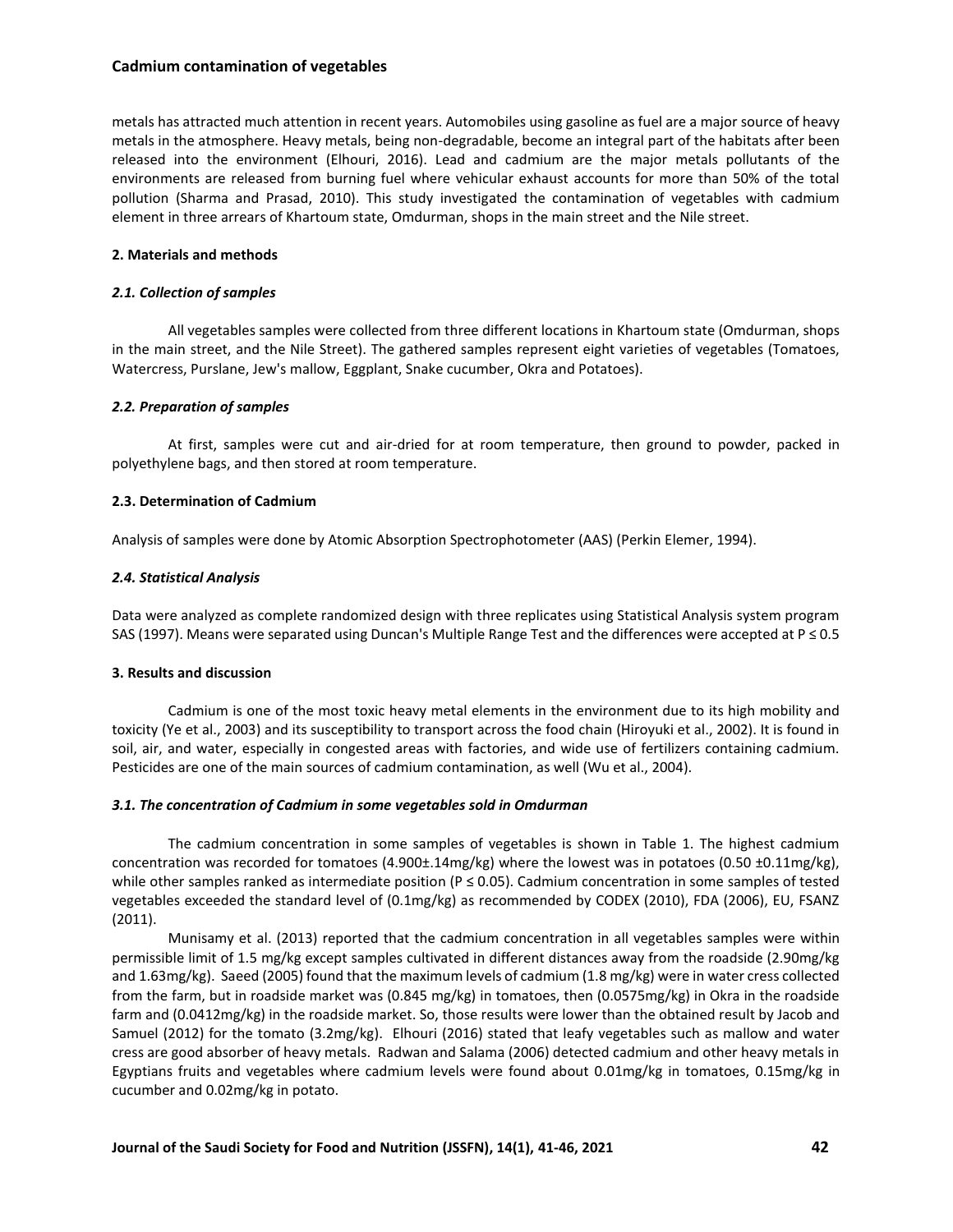### *3.2. Concentration of cadmium in some vegetables in the main street in Khartoum state*

The concentration of cadmium in the main street of Khartoum are presented in Table 2. The highest value (1.65±0.17mg/kg) of cadmium was found in purslane followed by water cress (1.38±0.13mg/kg) and Jew's mallow (1.7±0.15mg/kg) which means that leafy vegetables had high level of cadmium, however, the lowest level (0.33±0.19 mg/kg) was observed in eggplant which exceeded the allowed level of 0.1mg/kg by CODEX (2010), FDA (2006), EU, FSANZ (2011). Chunhabundit (2016) reported that, the leafy vegetables may have considerably higher cadmium levels. Toxic elements including cadmium are higher in leafy vegetables than in root vegetables, in general. A recent report in 2013 for vegetables collected from local markets, big supermarkets and grocery stores in Bangkok revealed that potatoes had highest cadmium concentration. Guerra et al. (2010) stated that cadmium concentration was as follows; in okra (0.12mg/kg), potatoes (0.09mg/kg) in water cress (0.10mg/kg) and in eggplant (0.04mg/kg). Islam and Hoque (2014) found that cadmium concentration in vegetables ranged from (0.009 to 1.0 mg/kg) but in tomatoes it was 0.05mg/kg. Dafa Elseed (2007) reported that cadmium concentration in snake cucumber at roadside farm and in roadside market was (0.45 and 0.28 mg/kg respectively, but cadmium concentration in tomatoes from open market and in watercress in roadside farm was (0.25 and 0.60mg/kg) respectively. In Pakistan, Parveen et al., (2003) reported that cadmium concentration in tomatoes, cucumber and potatoes were 0.33, 0.36 and 0.08 mg/kg, respectively. Gadomaska et al., (2016) stated that cadmium concentration was (0.00119mg/kg -1) DM in Eggplant. Cadmium is considered a multi-target mineral within the body and the deposition of this mineral increases in the liver and kidneys, which leads to the occurrence of hepatotoxicity and nephrotoxicity as well as a decrease in the content of glutathione, the enzyme that attacks free radicals causing increase in the amount of free radicals in plasma, liver and brain. In addition, cadmium was found cause a decrease in hemoglobin and hematocrit (EL-Demerdash et al., 2004). Likewise, there was an increase in glucose, urea, creatinine, white blood cells. A decrease in protein, hemoglobin, red blood cells, number and lack of movement of sperms (Nemmiche et al., 2007).

#### *3.3. Concentration of Cadmium in some vegetables in the Nile street in Khartoum state*

The data in Table 3 shows the cadmium concentration in samples of vegetables collected form Nile street in Khartoum exceeded the standard level recommended by CODEX (2010), FDA (2006), EU, FSANZ (2011). Cadmium concentration was significantly higher in Jew's mallow (3.07±0.12mg/kg) followed by Purslane (1.50 ± 0.13mg/kg), water cress (1.35± 0.18mg/kg), tomatoes (1.12 ±0.11mg/kg), eggplant (0.90± 0.15mg/kg), okra (0.35±0.08 mg/kg) and (0.30 ± 0.09mg/kg) in cucumbers. Zhou (2016), reported the range of cadmium concentrations in vegetables was 0.003–0.195mg/kg and in tomatoes it was 0.028mg/kg, but the maximum concentration of cadmium in all vegetables varieties tested exceeded the recommended values. Therefore, the concentrations of cadmium in leafy vegetables were significantly higher (2.39mg/kg) than the other five vegetables varieties, the lowest concentrations of cadmium, (0.004mg/kg) in species of vegetables were in cucumber. Dafa Elseed et al. (2006) found cadmium around 3.7, 3.3 and 2.8 (mg/kg) in tomatoes in the roadside farm, roadside market and open market as well as in watercress and 4.3, 3.7, 1.5 (mg/kg) in roadside farm, roadside market, and open market, respectively. In snake cucumber, it was 1.7 (mg/kg) in both roadside farm, roadside market, but in open market it was 1.5 (mg/kg). Dospatliev et al., (2012) reported that cadmium in eggplant about 0.24 (mg/kg) in potatoes 0.82 (mg/kg) and 0.35 (mg/kg) in okra. Sharma et al., (2010) concluded cadmium in okra 0.53 (mg/kg). According to Stancic et al., (2016) maximum concentration of cadmium in wet vegetables was 0.20 (mg/kg) whereas in leaf vegetables, stem vegetables, root vegetables, and potatoes it was 0.050 (mg/kg). Food is the main source of human exposure to cadmium, in addition to air and water. The body absorbs half of the amount from food, which ranges from 2-40 parts per kilo. This element is stored in the liver and the kidneys and eliminated slowly and in the event of an increase in its concentration in the body. Higher cadmium levels cause damage to the kidneys. Breathing cadmium in high concentration causes serious lung damage, as well as liver damage, osteoporosis, lung cancer and may lead to death Chen and Zhang (2004). Few animal studies indicated that younger animals absorb more cadmium than older animals and are more likely than adults to develop osteoporosis and weakening of their strength as a result of exposure to cadmium. Also, there is some information extracted from the studies that Conducted on animals indicates extremely high rates of cadmium exposure may cause a decrease in body weight and affect the skeleton Osteospermum in young people (ATSDR, 2012).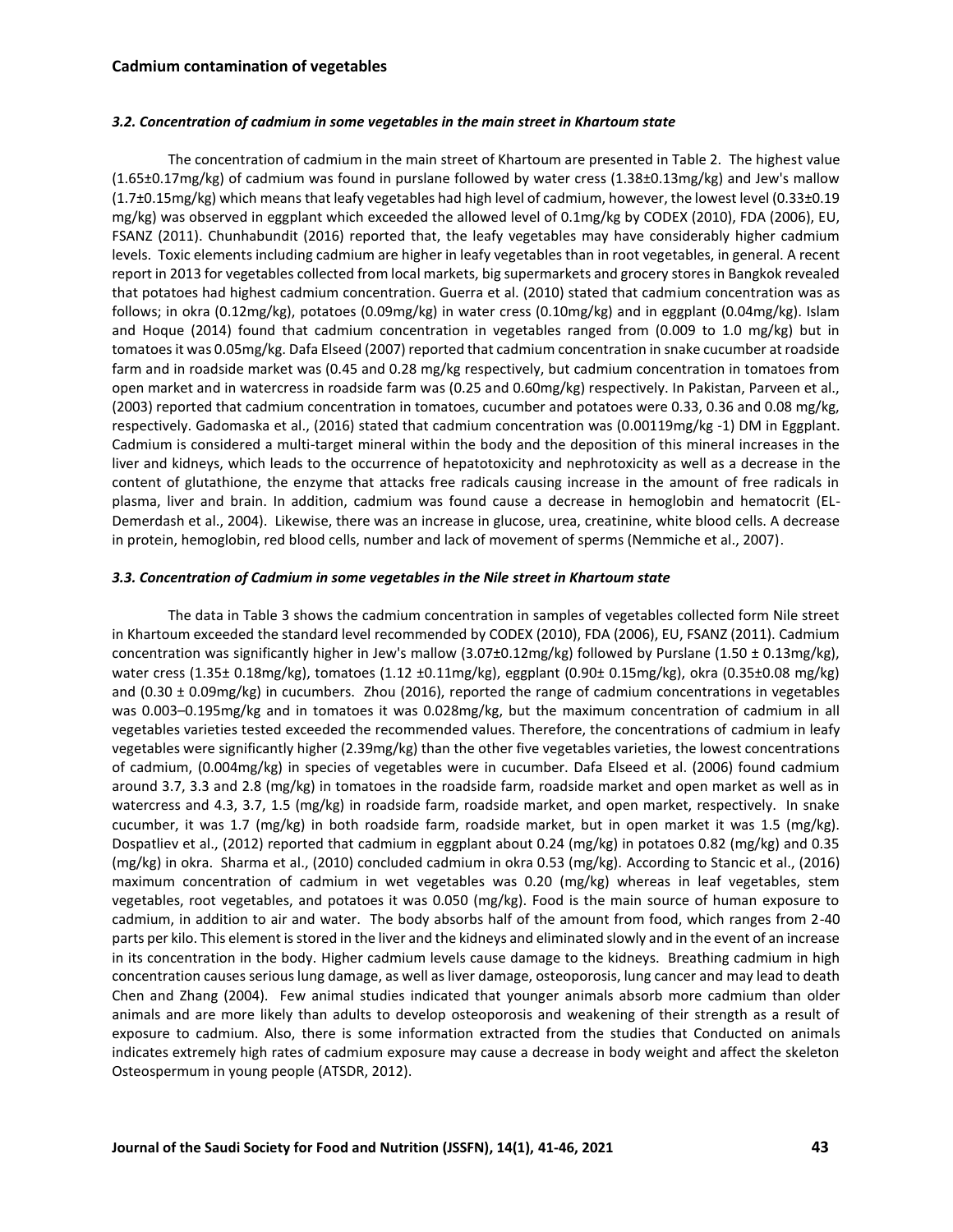| English name   | Scientific name        | Cadmium              | Standard | Increase% |
|----------------|------------------------|----------------------|----------|-----------|
|                |                        | mg/kg                | mg/kg    |           |
| Okra           | Abelmoschus escutentus | $0.70^{f}$ ±0.15     | 0.1      | 85.7%     |
| Jew's mallow   | Corochorus oliterios   | $1.78^{\circ}$ ±0.19 | 0.1      | 94.3%     |
| Snake cucumber | Cucumis memo           | $1.60^{\circ}$ ±0.18 | 0.1      | 93.7%     |
| Tomatoes       | Lycopersium esculentus | $4.90^{\circ}$ ±0.14 | 0.1      | 97.9%     |
| Purslane       | Portulaca oleracae     | $2.30^{b} \pm 0.13$  | 0.1      | 95.6%     |
| Eggplant       | Solanum melongena      | $1.10^{\circ}$ ±0.11 | 0.1      | 90.9%     |
| Potatoes       | Solanum tuberosum      | $0.50^{f}$ ±0.17     | 0.1      | 80%       |
| Water cress    | Erua sativa            | $2.45^b \pm 0.12$    | 0.1      | 95.9%     |

| Table 1. Concentration of Cadmium in some vegetables in Elsoog Elshaabi Omdurman |  |  |
|----------------------------------------------------------------------------------|--|--|
|----------------------------------------------------------------------------------|--|--|

\*Mean ±SD. Having different superscript letters on columns are significantly different (P ≤ 0.05).

\* Standard: CODEX (2010), FDA (2006), EU, FSANZ (2011).

| Table 2. Concentration of Cadmium in some vegetables in the main street in Khartoum state |  |
|-------------------------------------------------------------------------------------------|--|
|-------------------------------------------------------------------------------------------|--|

| English name    | Scientific name        | Cadmium                    | Standard mg/kg | Increase% |
|-----------------|------------------------|----------------------------|----------------|-----------|
|                 |                        | mg/kg                      |                |           |
| Okra            | Abelmoschus escutentus | $0.60^{d}$ ±0.12           | 0.1            | 83.3%     |
| Jew's mallow    | Corochorus oliterios   | $1.17^{\circ}$ ±0.18       | 0.1            | 94.4%     |
| Snake cucumber  | Cucumis memo           | $0.57^{\text{de}}\pm 0.16$ | 0.1            | 82.4%     |
| <b>Tomatoes</b> | Lycopersium esculentus | $0.45^{\dagger}$ ±0.11     | 0.1            | 77.7%     |
| Purslane        | Portulaca oleracae     | $1.65^{\circ}$ ±0.19       | 0.1            | 93.9%     |
| Eggplant        | Solanum melongena      | $0.33g$ ±0.14              | 0.1            | 69.9%     |
| Potatoes        | Solanum tuberosum      | $0.55^{\circ}$ ±0.15       | 0.1            | 81.8%     |
| Water cress     | Erua sativa            | $1.38^{b}$ ±0.17           | 0.1            | 92.7%     |

\*Mean ±SD. Having different superscript letters on columns are significantly different (P ≤ 0.05).

\* Standard: CODEX (2010), FDA (2006), EU, FSANZ (2011).

| Table 3. Concentration of Cadmium in some vegetables in the main street in Khartoum state |  |  |  |  |
|-------------------------------------------------------------------------------------------|--|--|--|--|
|-------------------------------------------------------------------------------------------|--|--|--|--|

| English name    | Scientific name        | Cadmium               | Standard | Increase% |
|-----------------|------------------------|-----------------------|----------|-----------|
|                 |                        | mg/kg                 | mg/kg    |           |
| Okra            | Abelmoschus escutentus | $0.35^{f}$ ±0.13      | 0.1      | 71.4%     |
| Jew's mallow    | Corochorus oliterios   | $3.07^{\circ}$ ±0.14  | 0.1      | 96.7%     |
| Snake cucumber  | Cucumis memo           | $0.30^{f}$ ±0.15      | 0.1      | 66.6%     |
| <b>Tomatoes</b> | Lycopersium esculentus | $1.12^{\circ}$ ± 0.12 | 0.1      | 91.1%     |
| Purslane        | Portulaca oleracae     | $1.50^b \pm 0.11$     | 0.1      | 93.3%     |
| Eggplant        | Solanum melongena      | $0.90^{d}$ ±0.09      | 0.1      | 88.8%     |
| Potatoes        | Solanum tuberosum      | $0.82^{\circ}$ ±0.16  | 0.1      | 87.8%     |
| Water cress     | Erua sativa            | $1.35^{bc}$ ±0.18     | 0.1      | 92.6%     |

\*Mean ±SD. Having different superscript letters on columns are significantly different (P ≤ 0.05).

\* Standard: CODEX (2010), FDA (2006), EU, FSANZ (2011).

# **Conclusion**

The level of cadmium in vegetables from polluted areas is very high. Farm sale, market sale, road sale are source of contamination and may pose significant public health risk to the local communities. The high consumption of vegetables is the most important source of dietary cadmium exposure. Cadmium contents in contaminated vegetables samples from Khartoum state is still in a position to cause health hazard to the consumers. The results of monitoring cadmium levels showed that cadmium exposure was likely related to the adverse health condition of the public.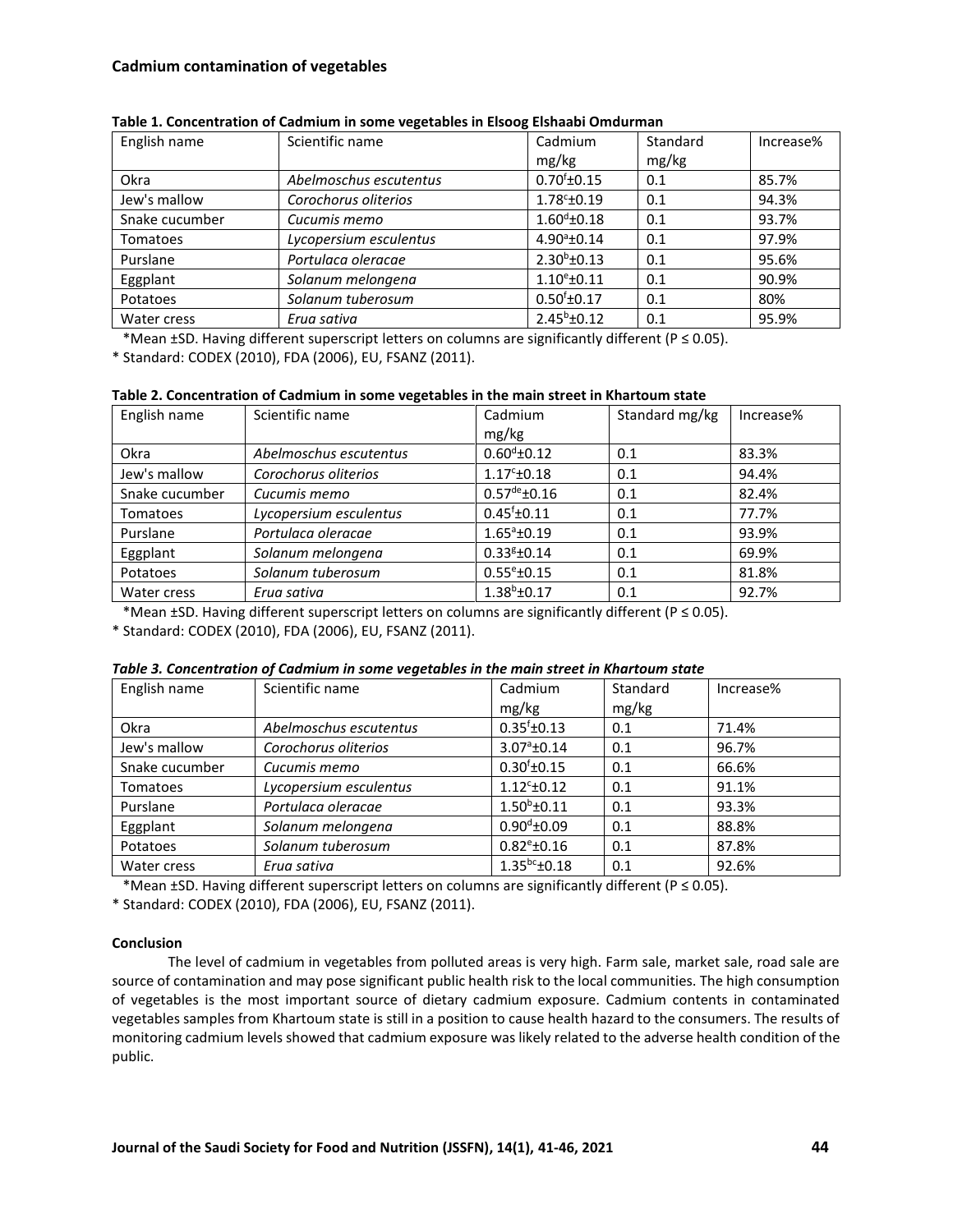# **References**

- Agency for toxic substances and disease (ATSDR).2012. Toxicological Profile for Cadmium Atlanta: GA.U.S Department of health human and services, Public health service.
- ATSDR. (1999). Agency for toxic substances and disease registry. Toxicological profile for cadmium, US department of human and health services.
- Chunhabundit R. (2016). Cadmium exposure and potential health risk from foods in contaminated area, Thailand, Korean society of toxicology. 32 (1):65-72.
- CODEX (2010). Codex Alimentarius commission. Established maximum of five heavy metals arsenic, cadmium, lead, mercury (including ethyl mercury), Tin (Research Journal of Environmental Toxicology 10 (1): 82-87, 2016
- Dafa Elseed, MS.(2007). Heavy metals pesticide residues in selected fresh vegetables in Khartoum state. M.Sc. Thesis, Department of food science and technology, faculty of Agriculture, university of Khartoum.
- Dafa Elseed MS, Eltayeb MM, Hassan AB and Babiker EE. (2006). Heavy metals pesticide residues in commercial fresh vegetables in Sudan. Technological transformation and competitiveness in the Middle East. Department of food science and technology, faculty of Agriculture, university of Khartoum.
- Dinis MD and Fiuaz A. (2011). Exposure assessment to heavy metals in the environment: measures to eliminate or reduce the exposure to critical receptors. Geo- Environment and Resources research center (CIGAR), faculty of engineering, university of poro, Portugal.
- Dospatliev L, Kostadinov K, Mihaylova G, Katrandzhiev N. (2012).Determination of heavy metals (Pb,Zn, Cd and Ni) in eggplant, *Trakia journal of sciences*. 10(2):31-35.
- El-Demerdash, F.M., Yousef, M.I., Kedwany, F.S., Baghdadi, H.H.,2004. Role of a-tocopherol and b-carotene in ameliorating thefenvalerate-induced changes in oxidative stress, hemato-biochem-ical parameters and semen quality of male rats. Journal ofEnvironmental Science and Health B 39, 443–459
- Elhouri, S.A.(2016).Department of contamination degree of Lead and Copper in some vegetables and soils in Khartoum state –Sudan, university of Bahri, Khartoum- Sudan, international journal of current trends in engineering and research (IJCTER) 2(12):14-24.
- FSANZ (2011). Food standards Australia New Zealand. Contaminants and natural toxicants laid down maximum levels of five heavy metals in specified food arsenic, Cadmium, Lead, Mercury, and Tin ISSN 1819-3420 / DOI: 10.3923/rjet.2016.82.87 2016 Academic Journals I
- FDA (2006) Food and drug administration. Recommended maximum level in candy likely to be frequently consumed by children. FDA guidance for industry, Lead in candy likely to be consumed frequently by small children :recommended maximum level and enforcement policy, 67881-67882
- Guerra F, Trevizam AR, Muraoka T, Marcante NC, Canniatti-Brazaca SG. (2010). Heavy metals in vegetables and potential risk for human health . Depto.de Agroindustria , Alimentose nutricao, C.P.09-13418-900 piracicaba, SP-Brasil.
- Hiroyuki H, Eriko A, Mitsuo CH. (2002). Estimate of cadmium concentration in brown rice. 17th wcss., (29): pp.1-5.
- Islam MS and Hoque MF. (2014) . Concentration of heavy metals in vegetables around the industrial area of Dhake city, Banglaladesh and health risk assessment. International Food Research journal .21(6):2121-2126.
- Jacob OJ, Samuel EK. (2012). Assessment of heavy metal bioaccumulation in Spinach, Jute Mallow and tomatoes in farms within Kaduna metropolis, Nigeria, *American journal of chemistry*. 2(1):13-16.
- Munisamy R, Ismail SNS, Praveena SM. (2013). Cadmium exposure via food crops : acase study of intensive farming area. Department of environmental and occupation health, faculty of medicine and health sciences, university of Putra Malaysia, Malaysia science publications . American journal of applied sciences .10(10):1252-1262.
- Nazar R, Iqbal N, Masood A, Khan MI, Syeed S., Khan NA. (2012).Cadmium toxicity in plants and role of mineral nutrients in its alleviation.American journal of plant sciences. 3:1476-1489.
- Nemmiche S, Chabane-Sari D, Guiraud P. (2007). Role of α-tocopherol in cadmium-induced oxidative stress in Wistar rat's blood, liver and brain. Chem. Biol. Interact., 170: 221-230.
- Parveen Z, Khuhro M, Rafiq N. (2003).Marketbasket survy for lead , cadmium, copper, chromium, nicket and zinc in fruits and vegetables. *Bull Environ. Contam. Toxicol* .71:1260-1264.
- Perkin E. (1994). Analytical methods for atomic absorption spectrometer, analysis of plant tissue :dry ashing. 138.
- Radwan MA, Salama, A.K. (2006) . Market basket survey for some heavy metal in Egyptian fruits and vegetables. *J. food and chemical toxicology* . 44:1273-1278.